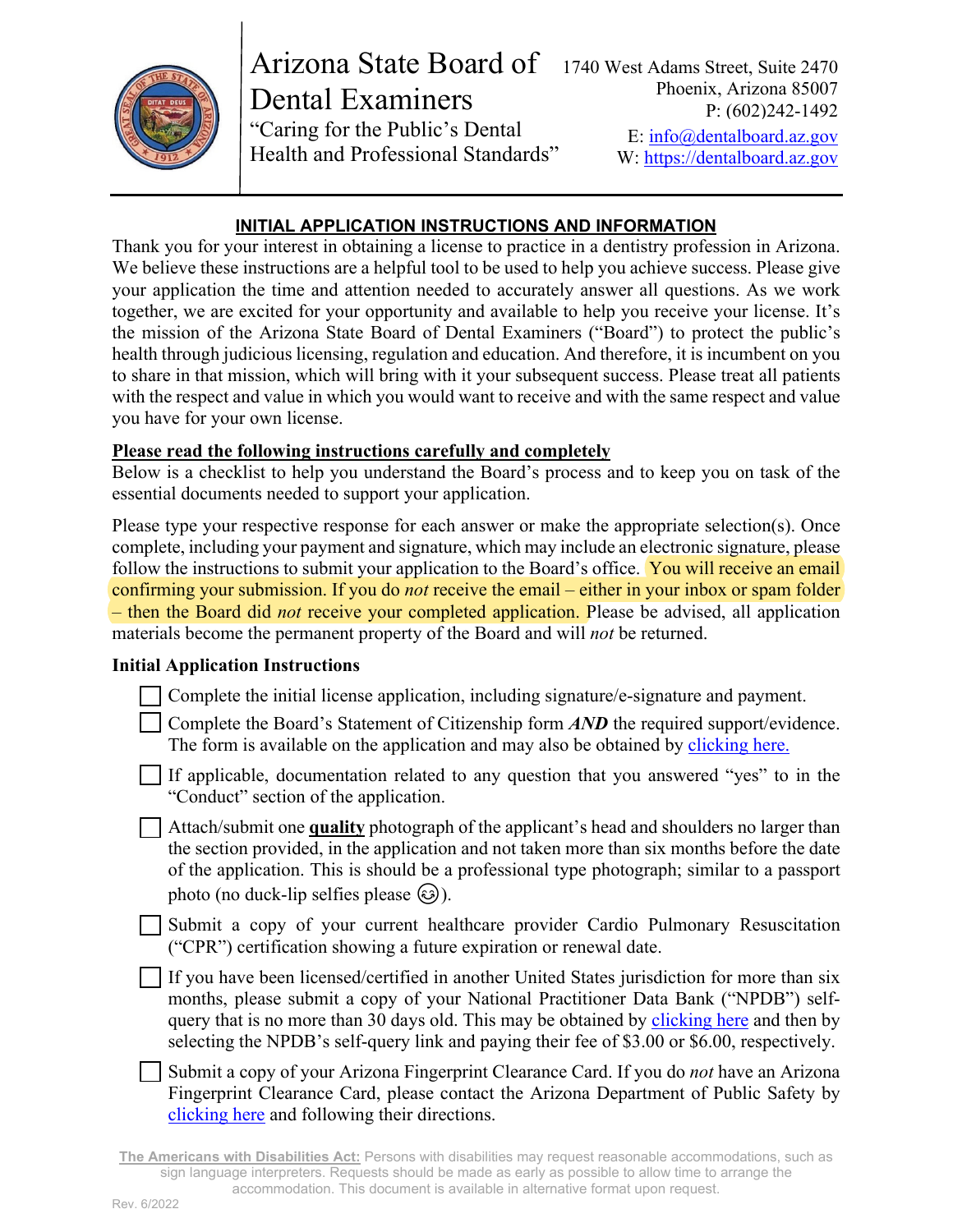Submit a copy of your certificate of completion of the Board's jurisprudence examination. To take this required, nonrefundable examination, which covers the Board's statutes (laws) and rules, please follow these simple directions:

Study the Board's statutes and rules by [clicking here](https://acrobat.adobe.com/link/track?uri=urn:aaid:scds:US:99efabbd-7ae0-3ff2-9c5b-a764dbb4e2bb#pageNum=1) or by using the following web address: https://dentalboard.az.gov/resources/statutes-and-rules

Once prepared, please take the examination by [clicking here](https://txn.esslearning.com/catalogs/azbde/) and then select the appropriate examination based on your specific dental profession and pay the examination testing fee of \$35.00; and

Submit a copy of your certificate of completion directly to the Board's office.

Please pay all your application fees online using the Board's payment portal, on its website, or by [clicking here.](https://dentalpay.az.gov/) You may also pay by a personal, business or cashier's check or a money order payable to the Arizona State Board of Dental Examiners. The licensing fee is prorated until your next birth month when you will have to renew and pay the applicable renewal fee(s). Please select from the menu of options when paying your initial Board fees. The initial prorated fees are as follows: Dentists –  $$110.00$  (prorated initial license), plus  $$300.00$ (jurisprudence exam); Hygienists – \$55.00 (prorated initial license), plus  $$100.00$  (jurisprudence exam) and Denturists –  $$46.00$  (initial license), plus \$250.00 (jurisprudence exam).

**In addition to the aforementioned instructions**, applicants are required to provide or make arrangements for another entity to provide additional application materials depending on one of the three processes below and the one that best suits the applicant. *(Denturists may qualify for processess 1 or 3 only).* Many of the remaining items are direct source only documents. For purposes of the following section, "direct source only" means that the documents must be submitted, to the Board, directly from the issuing agency/entity and **cannot be submitted by the applicant.** 

- **1. Apply by Examination** For applicants who successfully completed a clinical examination within five years directly preceding the filing of this application.
	- Please make arrangements to have your dental school or your dental hygiene school or your denturist school transcripts sent directly to the Board's office. Transcripts must be official and degree conferred.
	- Completed license verification(s) If you hold, have held or applied for a dental license in any other United States jurisdiction, please contact each jurisdiction and make arrangements for them to send a verification of your license status directly to the Board.

If you are in the military or employed by the United States government, please make arrangements for a letter of endorsement from your commanding officer or supervisor that confirms your military service or United States government employment record sent directly to the Board.

## **For Dentists and Hygienists**

Please make arrangements to have your written National Board Examination scores electronically accessible by the Board's office. Please [use this link](https://jcnde.ada.org/en/examinations) for more information regarding the National Board Examination.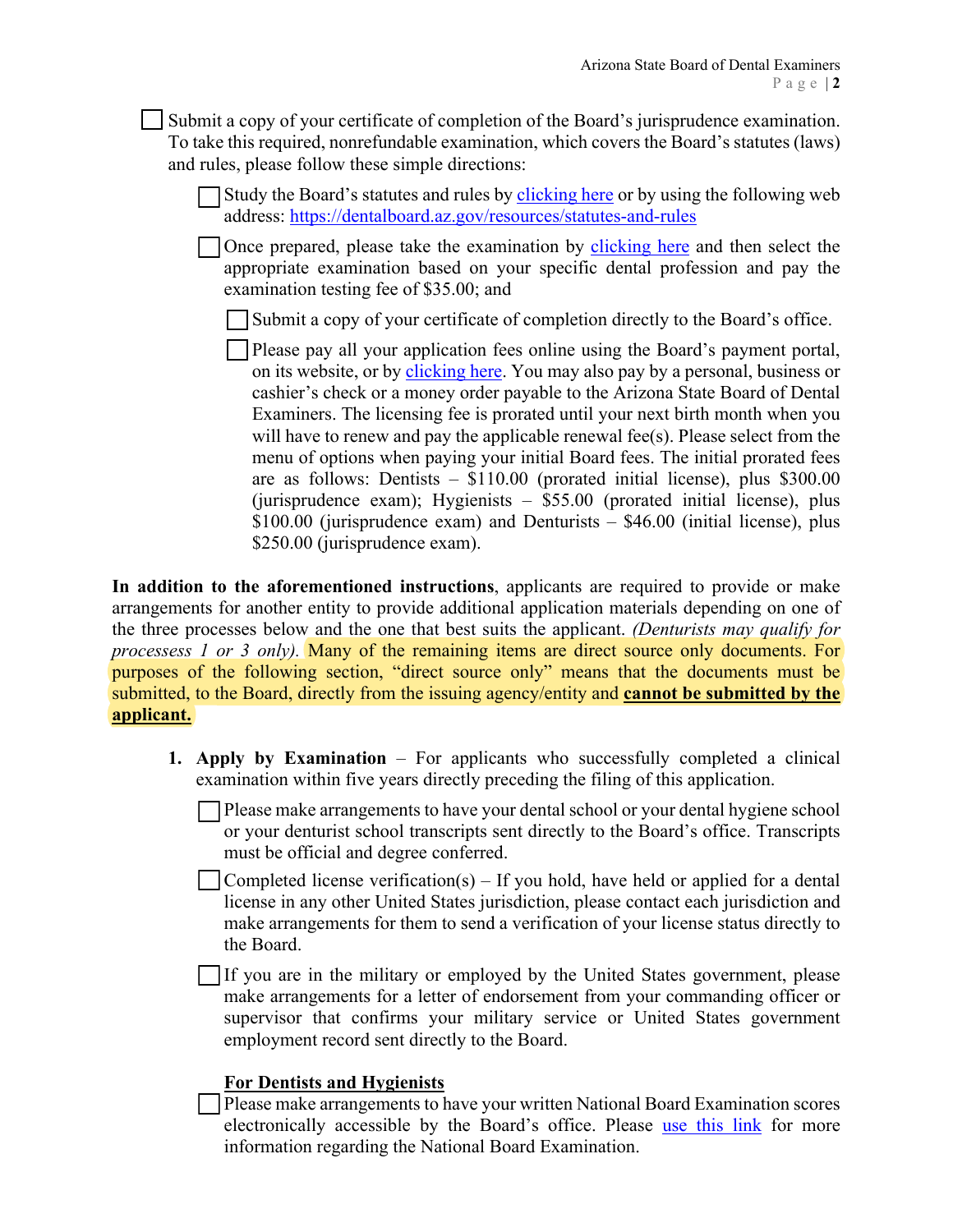Please make arrangements to have your your scores from a clinical examintion administered by another state or testing agency in the United States within five years preceding this applicaton sent directly to the Board's office.

#### **For Denturists**

Please make arrangements to have your Board approved examination scores sent directly to the Board's office. Currently, the only Board approved examinations are administered by the Oregon Board of Denture Technology and the Washington State Department of Health Board of Denturists.

**2. Apply by Credential** – For applicants, *excluding denturists*, who successfully completed a clinical examination more than five years directly preceding the filing of this application.

Please make arrangements to have your dental school or your dental hygiene school or your denturist school transcripts sent directly to the Board's office. Transcripts must be official and degree conferred.

Completed license verification(s) – If you hold, have held or applied for a dental license in any other United States jurisdiction, please contact each jurisdiction and make arrangements for them to send a verification of your license status directly to the Board.

If you are in the military or employed by the United States government, please make arrangements for a letter of endorsement from your commanding officer or supervisor that confirms your military service or United States government employment record sent directly to the Board.

Please make arrangements for another United States dental jurisidiction or clinical testing agency send certified documentation directly to the Board containing your name, date of examination(s) and proof of a passing score.

**3. Apply by Universal Recognition** – For applicants who are Arizona residents, who hold a dental license in another United States jurisidiction for at least one year and all current or previously held licenses are in good standing.

Completed license verification(s)  $-$  If you hold, have held or applied for a dental license in any other United States jurisdiction, please contact each jurisdiction and make arrangements for them to send a verification of your license status directly to the Board.

If you are in the military or employed by the United States government, please make arrangements for a letter of endorsement from your commanding officer or supervisor that confirms your military service or United States government employment record sent directly to the Board.

Submit proof of Arizona residency. Proof of residency may be established by  $\blacksquare$ submitting a copy of any of the following:

- A valid Arizona driver's license;
- A current Arizona motor vehicle registration;
- Proof of filing Arizona income taxes in the most recent tax year;
- Arizona voter registration;
- Documentation of a mortgage for an Arizona residence;
- A dated rental contract with proof of payment;